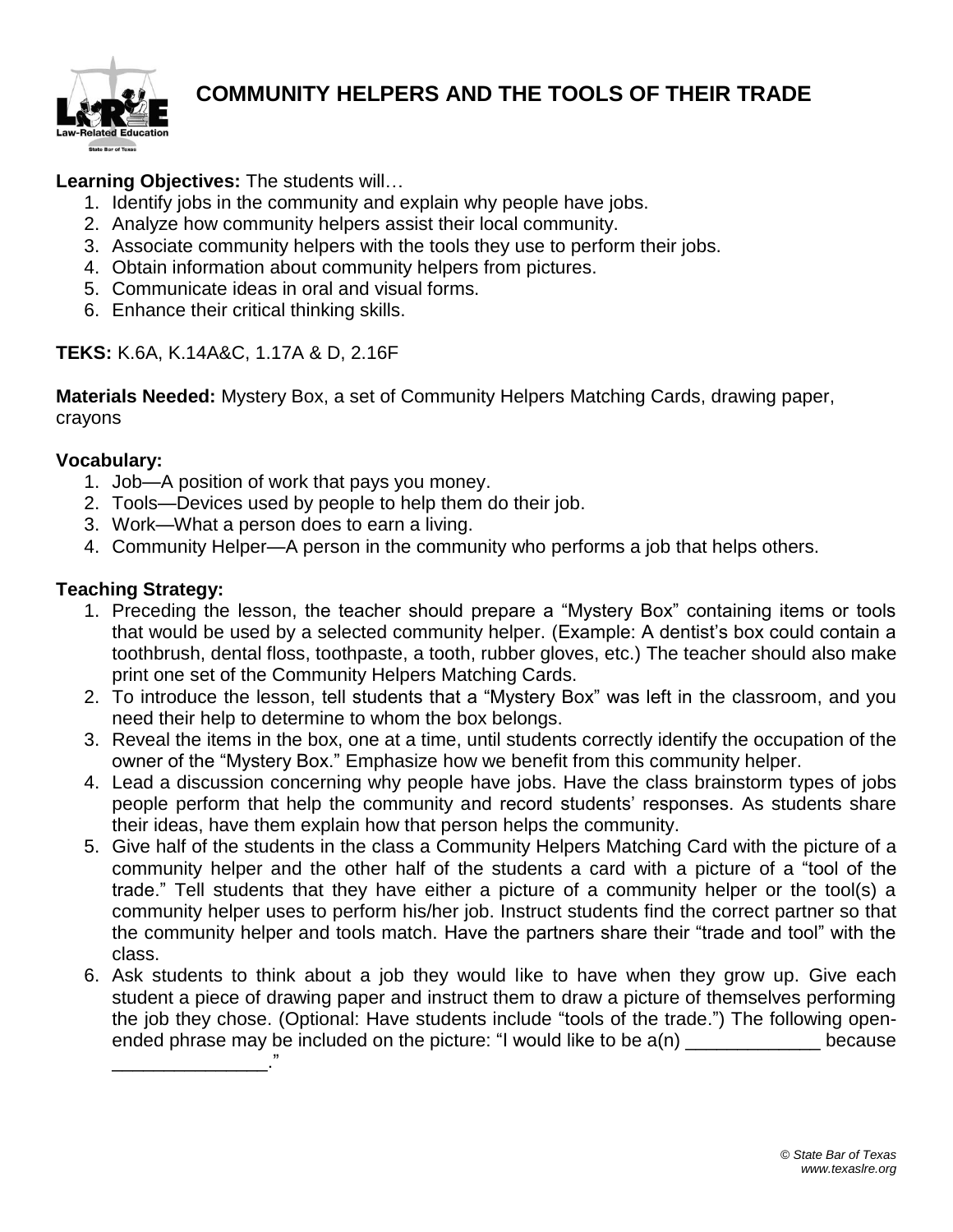#### **Extension for Gifted/Talented:**

- 1. Have students brainstorm the occupations of community helpers for every letter of the alphabet and then create a class alphabet book of community helpers and/or their tools.
- 2. Allow each student, or pair of students, to select a community helper. Have the student(s) create a collage representing the tools and ways their community helper assists the community. Have the other students to try to guess which community helper is represented by each collage.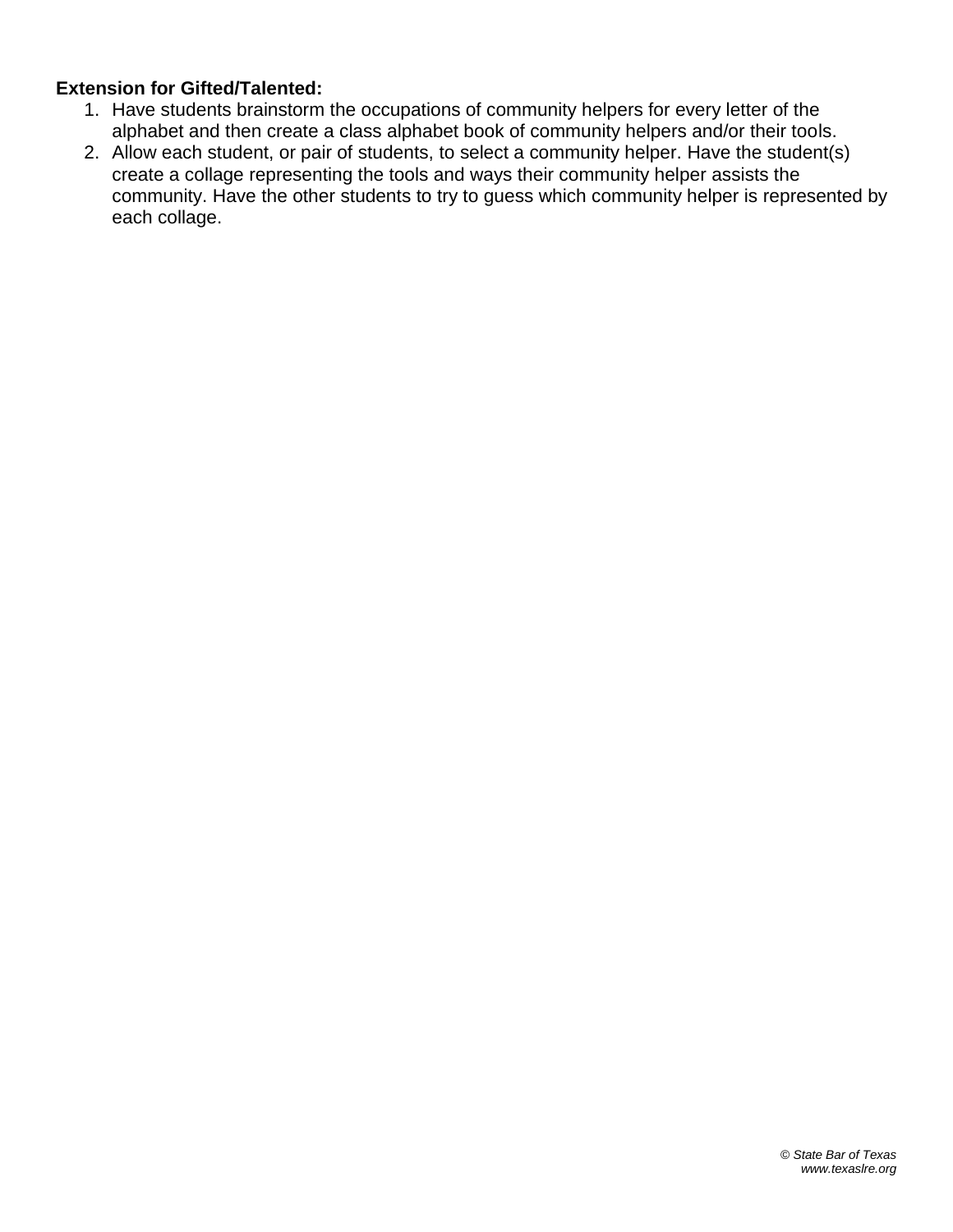# **Community Helpers Matching Cards**

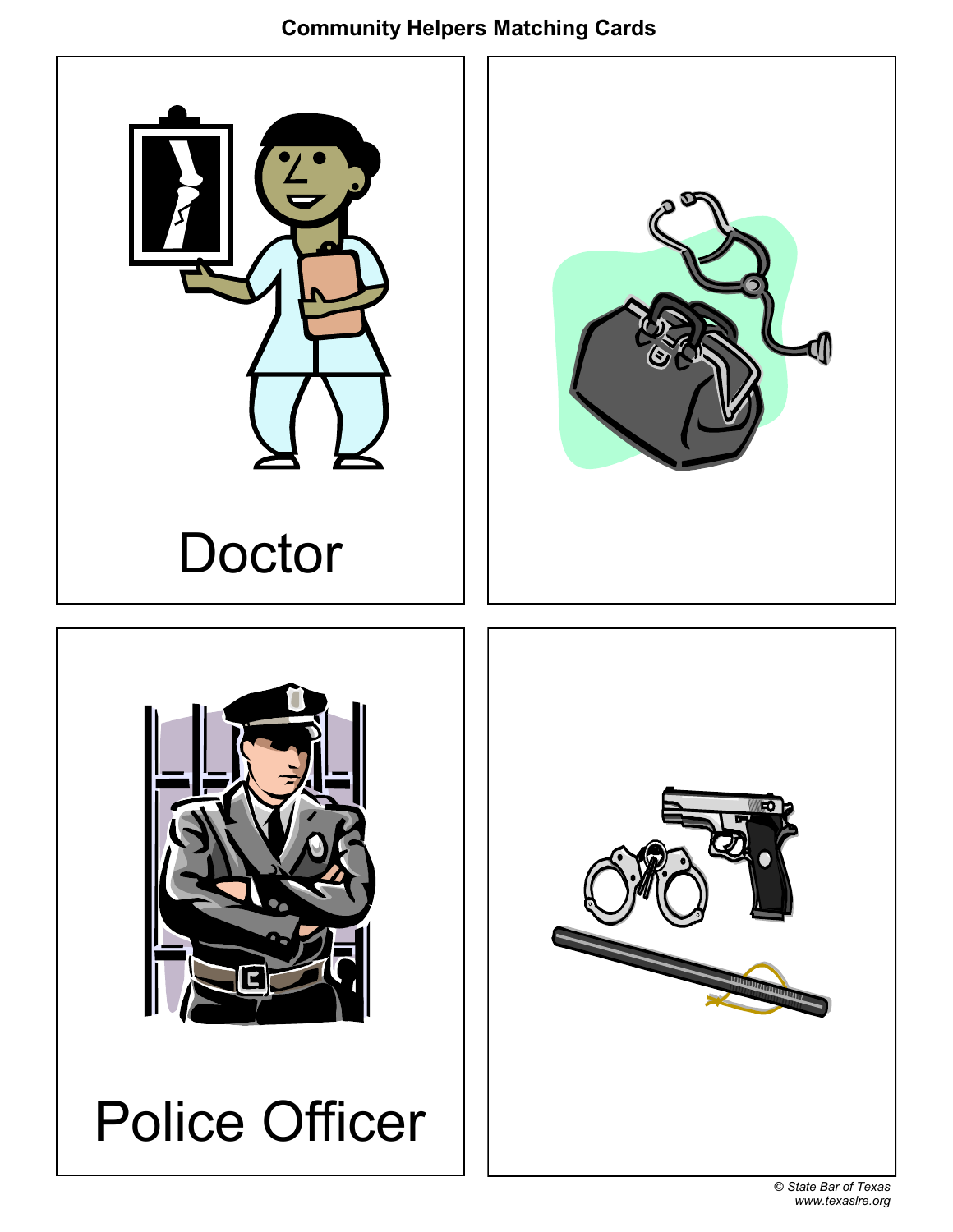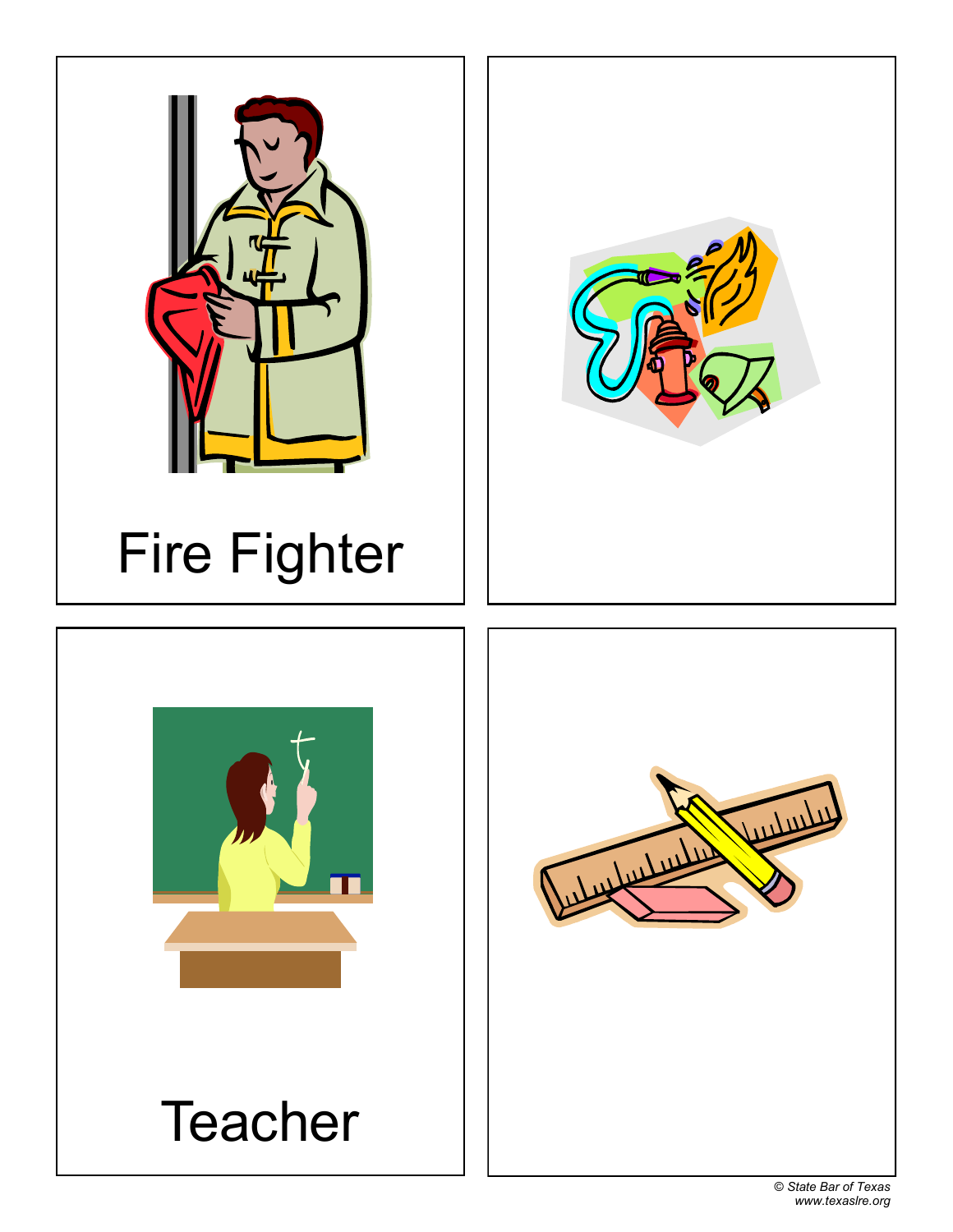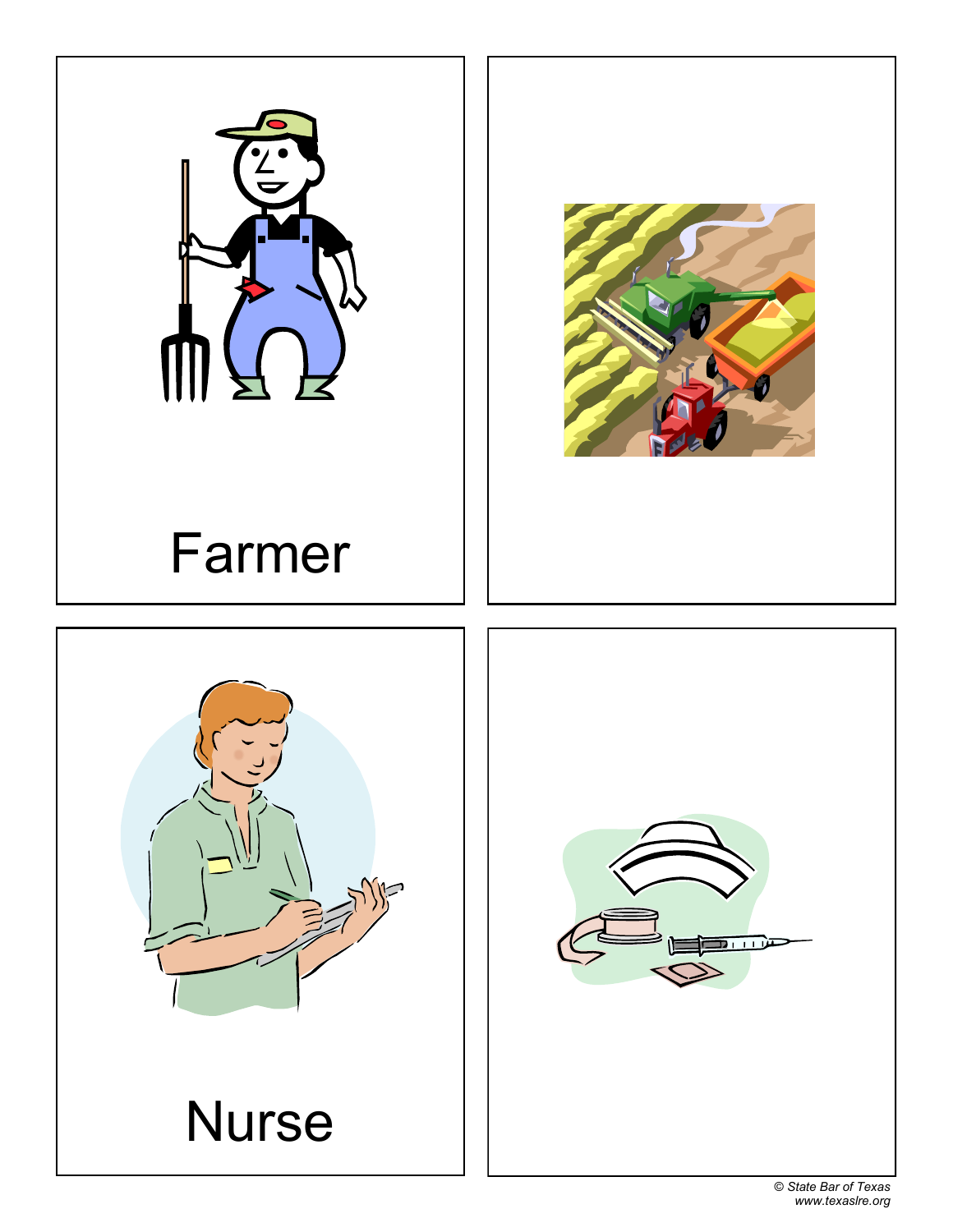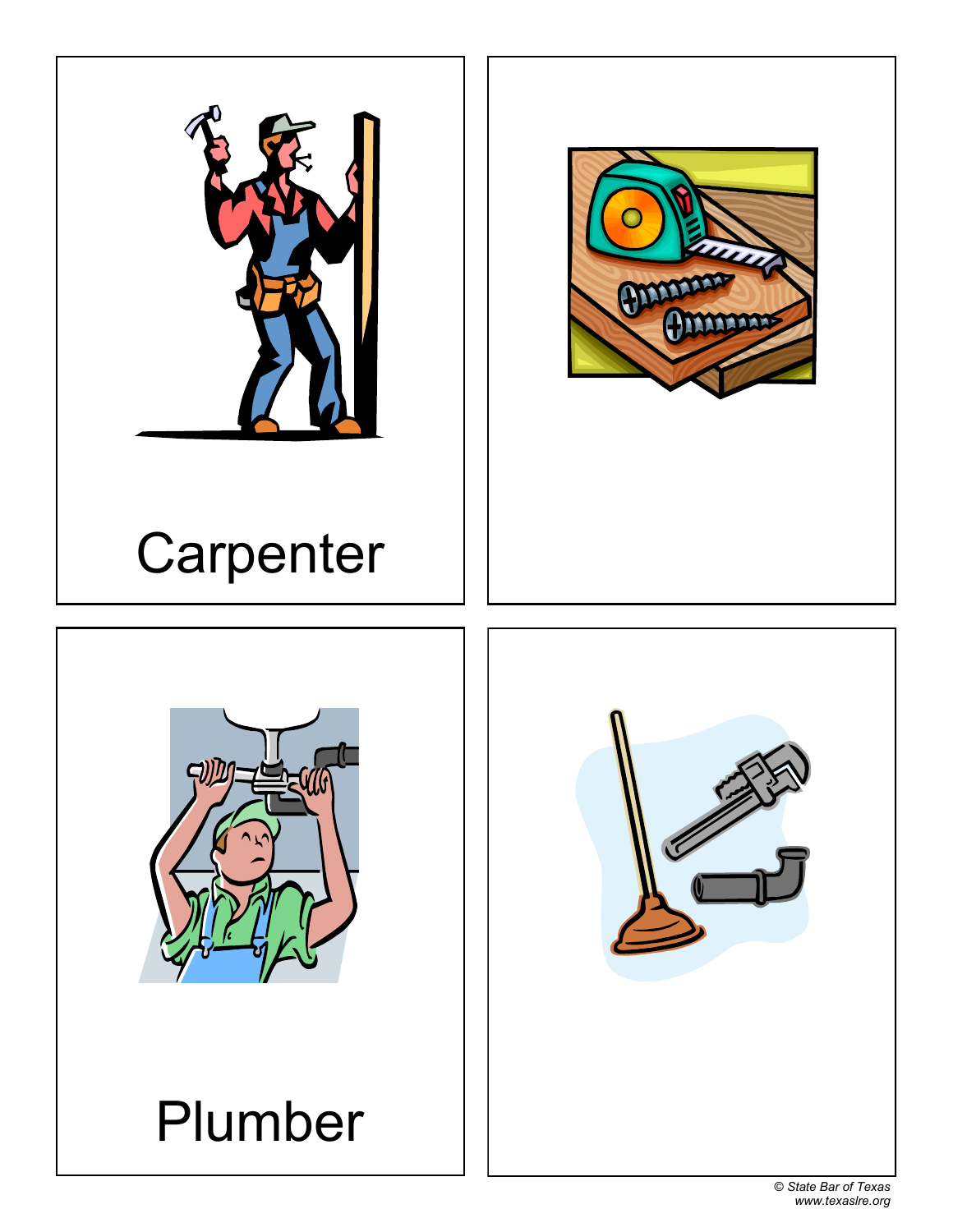